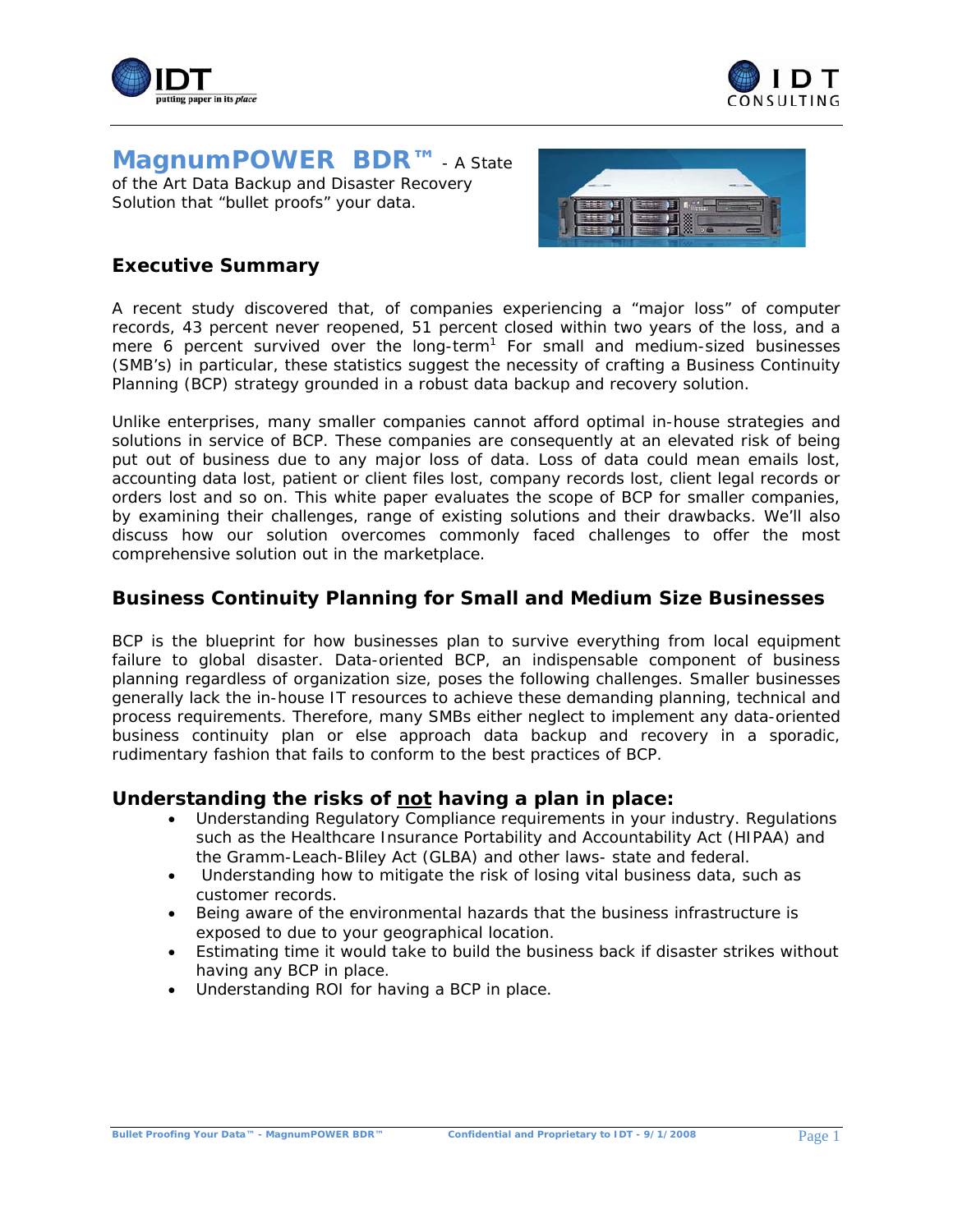



## • **Technical Challenges:**

- Identify the lowest-cost, highest-performance data backup medium (tape or disk) based solution and keeping abreast with the latest and greatest in the industry.
- Ensure that all backed-up data is encrypted and otherwise safeguarded from theft.
- Ensure that backed-up data can be restored to different kinds of hardware.
- Ensure that data backup continues even during active recovery phases.

#### • **Operational Challenges**:

- Identifying what data to back up.
- Identifying how frequently to back up and related costs and ROI.
- Retain the ability to recover not only the most recent data, but also data from older time horizons, such as past quarters and years.
- Retain the ability to monitor and manage the integrity of ongoing data backup processes so that backup failures can be diagnosed and remedied before adversely impacting the BCP lifecycle.
- The need to hire Staff who can understand, design, implement and keep a BCP running 24/7 and is available to get business back in action after disaster strikes.

# **Traditional Solution vs. Emerging Technology**

Implementing a data-oriented BCP strategy first requires designation of a specific data storage medium. Magnetic tape and disks are the two leading media for data backup storage. While magnetic tape is currently dominant, analyst Dave Russell of Gartner believes that "Recovery will move to online disk-based storage in the future. This will cause a major shift in the backup market during the next four to five years. $12^2$ 

Smaller Companies in particular will benefit from the shift, as recent advances in design and manufacturing lower the total cost of disk-based storage in terms of storage per bit. Falling prices, combined with the various performance advantages that storage industry analysts cite, render disk increasingly attractive. Gartner Group highlights the suitability of disk for these organizations by explaining that, "The need for high-performance online recovery of data, combined with the availability of low-cost disk arrays, has influenced enterprises and small and midsize businesses to adopt a disk-based approach for backup and recovery.<sup>"3</sup>

Tape, in contrast to disk, is physically delicate and easily compromised by environmental factors such as heat, humidity, and magnetic interference. Moreover, tape cartridges must be replaced frequently (every 6-12 months). Tape's innate sensitivity contributes to high failure rates; with analysts estimating that anywhere from 42 to 71 percent of tape restores fail. Even when magnetic tape backups are successful, tapes themselves are subject to loss or theft, and may be in the possession of an employee or vendor unable to reach a recovery site. Thus, even when physical backup and restoration processes succeed, tape may not prove to be as timely and appropriate a medium for data storage as disk. Time is a crucial consideration because each hour of server, application, and network downtime endured until data restoration comes at a high cost, especially to smaller businesses.

Analyst Jon Oltsik of Enterprise Strategy Group also points out that tape is seldom encrypted, compounding the destructive impact of tape theft: "Very few people encrypt backup tapes, which means that they rely on the security of the backup and off-site rotation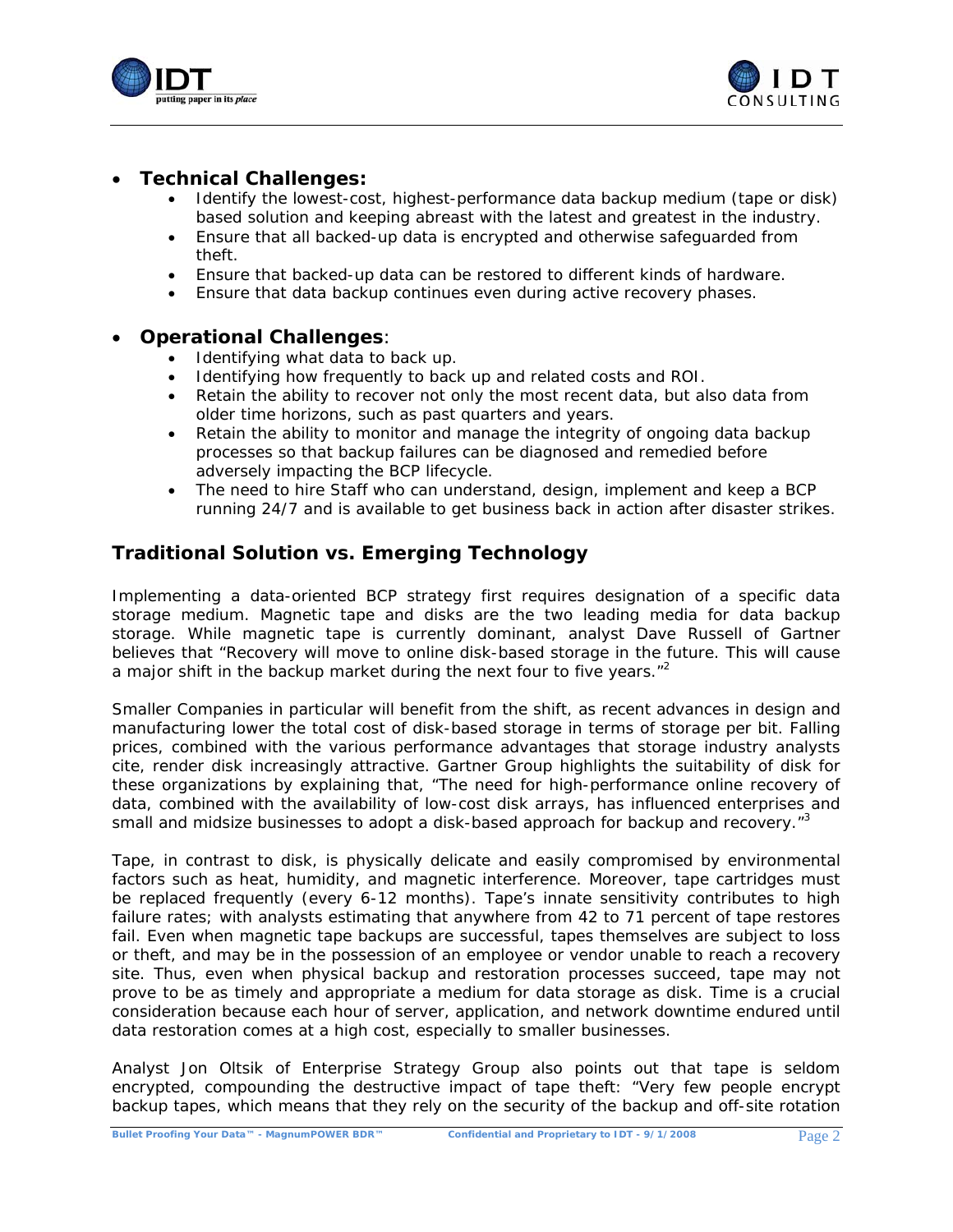



process."<sup>4</sup> Magnetic tape encryption, unlike disk encryption, has historically been too costly for all but large enterprises: "Encryption of any data that is leaving the security of the data center, in transit, has always been an option, unfortunately, a very expensive option," explains Clipper Group.<sup>5</sup>

Disk offers not only lower cost encryption but also other advantages. In contrast to tape, "disks are more durable, last longer, withstand more overwriting and you don't need to clean any heads," according to Rinku Tyagi of PCQuest. Additionally, "When it comes to backing up using disks, they are easier to manage. Disk backup systems include management tools, often browser-based, for you to easily configure settings and check status from anywhere."<sup>6</sup>

HP enumerates other advantages of disk storage, noting that "Data is backed up to disk much faster than tape, which translates to less impact on production server availability. Disk is also a more reliable media than tape and less prone to error, which translates to less failed recoveries.<sup>"7</sup> Clipper Group believes that the superior speed of disk storage is an enduring advantage: "High performance disk will always be the choice for online applications that require fast access."<sup>8</sup>

While disk offers advantages over tape, it is not a panacea. After installing disk technology, Companies will still be responsible for monitoring and managing backup processes, encrypting and safeguarding backed up onsite and offsite data, restoring data to new hardware, and other functions. Without implementing a layer of governance over disk-based data backup, these Companies court the danger of failed backups and delayed restoration of data, thereby jeopardizing their chances of successful recovery from major data loss.

Smaller Companies unable or unwilling to invest in the human expertise and infrastructure support systems necessary for data-oriented BCP can leverage our data backup and recovery solution, which removes cost and complexity burdens from your staff.

# **A Complete Solution that addresses all of your BCP Needs**

#### **Highlights of IDT's Magnum***POWER* **BDR Service:**

- A complete solution that is designed to reduce any server down time with the use of a specialized back up and virtual server appliance.
- Allows near real-time backups-as frequent as every 15 minutes.
- Offers offsite storage at an affordable cost
- Provides a low cost, speedy disaster recovery process.
- Data is encrypted so it is not accessible to anyone, either on the NAS or at the remote storage facility without the passkey.
- Eliminates the cost and time of managing on-site tape backup. We monitor and manage the entire process.
- All costs-frequent on site backups, on site virtual server, remote storage, disaster recovery in the event of disaster and 24x7 management of the entire process are bundled at a price that is comparable to the overall cost of buying and managing tape backup.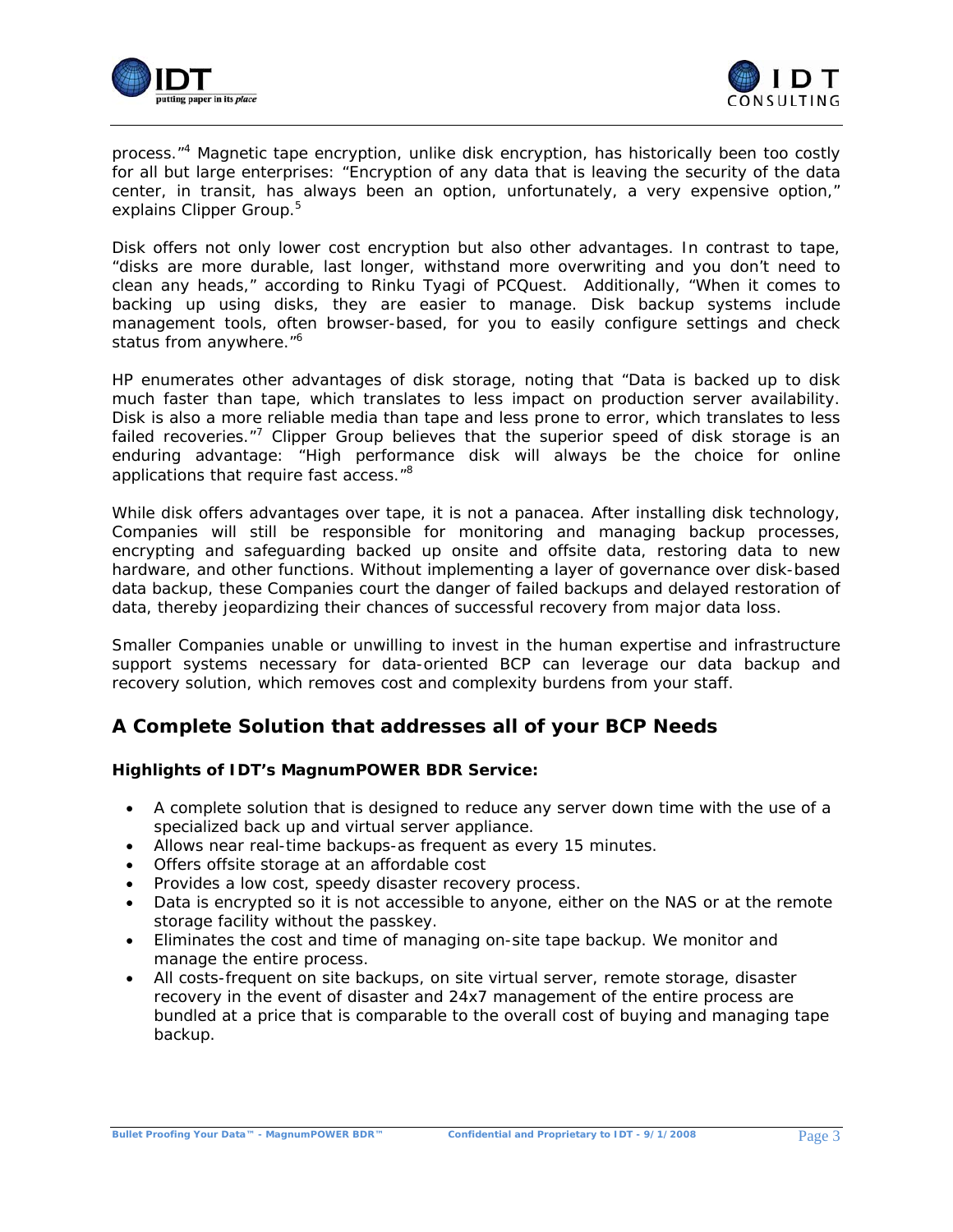



*Near Real-Time Backups:* Our "Incremental Forever" methodology captures all changes to the initial image in increments of 15 minutes. The Incremental Forever technology not only backs up recent datasets but also allows end users to reconstruct the state of their data as it stood at the end of various 15-minute restoration points. This level of forensic and auditable data recovery may satisfy various regulatory requirements (such as HIPAA and GLBA) for data retention and data record reconstruction, and also serves stakeholders such as supply chain planners, warehouse analysts, auditors, and legal counsel.

**On-site Virtual Server:** If any of your servers fail, our server virtualization technology embedded in the Network Attached Storage (NAS) allows customer servers and applications to be restored and rebooted in less than 30 minutes in most cases. As you may sometimes endure a wait of several days in order to receive replacement servers from vendors, your NAS can have your business up and running. The NAS multitasks so that, even while functioning as a virtual server, it can continue to back up data from other devices plugged into the NAS. Our technology thus allows you to remain in business without any significant loss of data backup, server functionality, or application downtime.

*A Complete Image:* We generate an image of all hard drive partitions via an agent, which is warehoused on the NAS device physically located at your location. The data is stored using AES-256 bit encryption and compressed. We employ a block-level, not filelevel, backup, which means that data is captured at the level of 1's and 0's. Block level data is raw data which does not have a file structure imposed on it. Database applications such as Microsoft SQL Server and Microsoft Exchange Server transfer data in blocks. Block transfer is the most efficient way to write to disk and is much less prone to errors such as those that result from file-level backups. Additionally, block level backups are not affected by open files or open databases. The block-level image is an exact digital duplicate of the on-site server.

**Intuitive and Flexible Restoration:** A good backup system should allow for quick and flexible restores. Our solution allows for recovery of files, folders, partitions, mailboxes/messages, databases/tables using a quick and intuitive process. In case of a complete server failure we do support a bare metal restore to new hardware which has a different configuration, hardware and drivers as compared to the failed server. Our 15 minute incremental based backup allows restores to be done from any point in time, allowing for multiple versions of files, folders, messages/mailboxes, database/tables to be restored.

**Secure Remote Storage:** After imaging the servers to which it is attached, the NAS device then creates an independent 256-bit encrypted tunnel and transmits the imaged data to a secure offsite location where it resides in an encrypted, compressed format. That remote site then replicates again to an alternate data center, creating a total of three copies of the data in three geographically distinct regions. Since the data is encrypted and only you have the key, no one has access at any of the remote storage facilities.

Transmitting data to a remote site is a key component of BCP. It guarantees that, in case of physical damage to the client's network or NAS, or even regional disaster, the data is safe in uncompromised locations. Encryption is an important step in the process of transmitting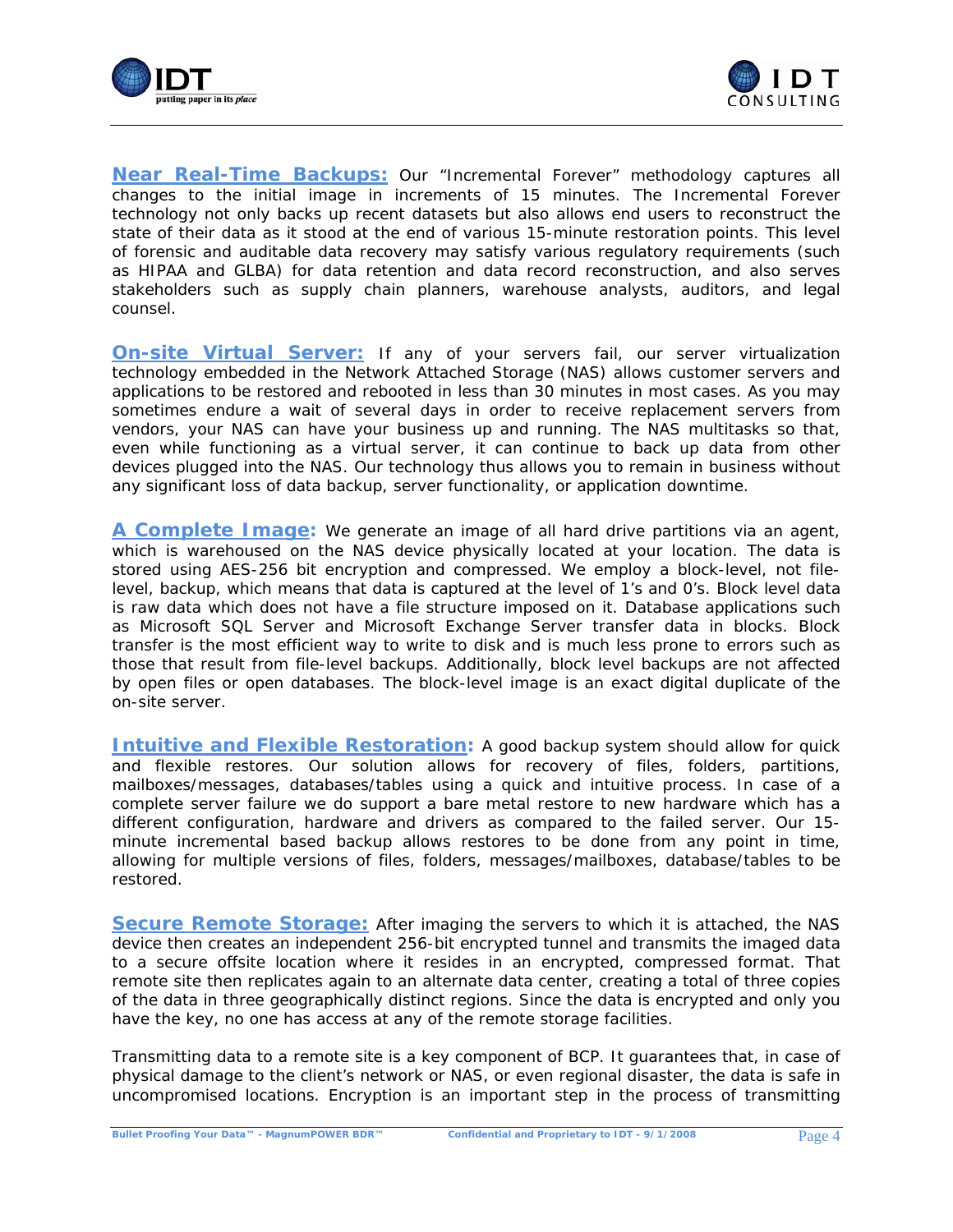



data between the NAS and the remote sites, because it greatly reduces the risk of data loss incidents that plague magnetic tape and prevents man-in-the-middle attacks during transmission. We employ the 256-bit Advanced Encryption Standard (AES) algorithm because it has never been broken and is currently considered the gold standard of encryption techniques and render transmitted data immune to theft.

**Secure, Bandwidth Throttling Transfer:** Transmission itself occurs over your Internet connection, and can easily be configured to minimize bandwidth consumption. Our NAS leverages Adaptive Bandwidth Throttling, which only utilizes unused bandwidth or allows us to set an outbound limit. Our UDP based smart transfer technology utilizes a host of innovative algorithms to speed up data transport and resume from failure. We can therefore exercise fine control over the data imaging and transmission processes.

24x7 Completely Managed Solution: A 500-person Network Operations Center (NOC) monitors your NAS units and the attached servers 24/7. Failed processes generate immediate alerts to *our engineers*, who often remotely correct errors within minutes of receiving notification. In case of more serious NAS issues, we will conduct repairs at your site. If any NAS units are irreparably damaged or destroyed, at an additional cost we will overnight ship replacements—pre-loaded with all stored data—directly to your location.

**Affordable Cost**: We offer a pricing packaged that is all inclusive of the complete backup and disaster recovery service-with no hidden costs. All your costs are bundled and include the NAS, the Incremental Forever Methodology, file restorations, file integrity checks, secure data transmission and remote storage.

# *For more information please contact:*

# **IDT**

917 W. Hawthorn Drive Itasca, IL 60143 Telephone: 1+877-SCAN-IDT Fax: 1+630-875-1100 www.*ready4idt.com*